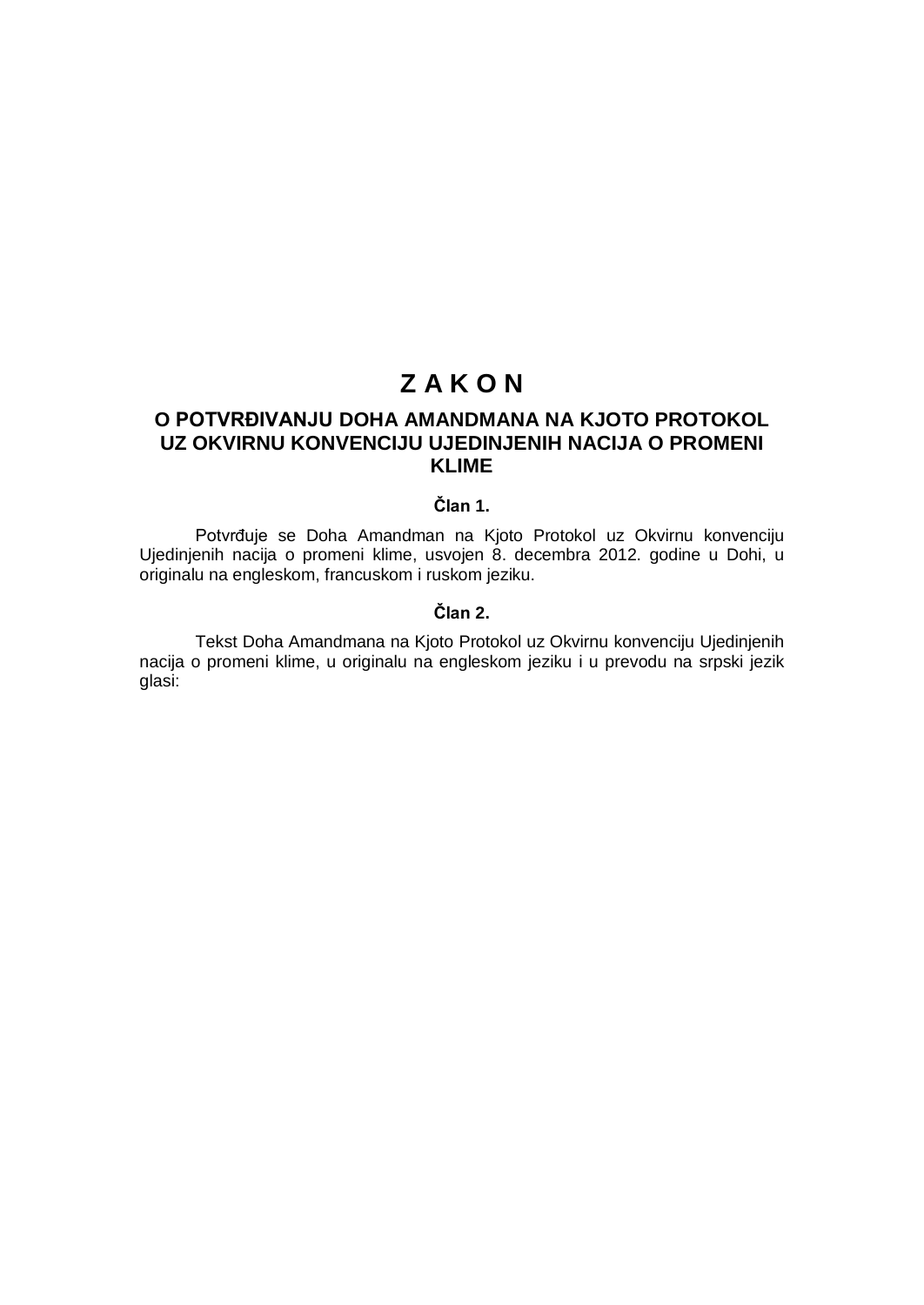### **Article 1: Amendment**

# **A. Annex B to the Kyoto Protocol**

The following table shall replace the table in Annex B to the Protocol:

**\_\_\_\_\_\_\_\_\_\_\_\_\_\_\_\_\_\_\_\_\_\_\_\_\_\_\_\_\_\_\_\_\_\_\_\_\_\_\_\_\_\_\_\_\_\_\_\_\_\_\_\_\_\_\_\_\_\_\_\_\_\_\_\_\_\_\_\_\_\_\_\_\_\_\_\_\_\_\_\_\_\_\_\_\_\_\_\_\_\_\_\_\_\_\_\_\_\_\_\_\_\_\_\_\_\_\_\_\_\_\_\_\_\_**

| $\mathbf{1}$    | $\overline{c}$           | 3                          | $\overline{4}$    | 5                      | 6                                         |
|-----------------|--------------------------|----------------------------|-------------------|------------------------|-------------------------------------------|
|                 |                          | Quantified                 |                   | Quantified<br>emission |                                           |
|                 |                          | emission                   |                   | limitation or          | Pledges for the                           |
|                 | Quantified emission      | limitation or<br>reduction |                   | reduction              | reduction of<br>commitment greenhouse gas |
|                 | limitation or reduction  | commitment                 |                   | $(2013 - 2020)$        | emissions by                              |
|                 | commitment               | $(2013 - 2020)$            |                   | (expressed as          | 2020                                      |
|                 | $(2008 - 2012)$          | (percentage of             |                   | percentage of          | (percentage of                            |
|                 | (percentage of base year | base year or               | Reference         | reference              | reference                                 |
| Party           | or period)               | period)                    | year <sup>1</sup> | $year)^{1}$            | year) <sup>2</sup>                        |
| Australia       |                          |                            |                   |                        | $-5$ to $-15%$ or                         |
|                 | 108                      | 99.5                       | 2000              | 98                     | $-25\%^{3}$                               |
| Austria         | 92                       | 80 <sup>4</sup>            | <b>NA</b>         | <b>NA</b>              |                                           |
| Belarus $^{5*}$ |                          | 88                         | 1990              | <b>NA</b>              | $-8%$                                     |
| Belgium         | 92                       | $80^4$                     | <b>NA</b>         | <b>NA</b>              |                                           |
| Bulgaria*       | 92                       | 80 <sup>4</sup>            | <b>NA</b>         | <b>NA</b>              |                                           |
| Croatia*        | 95                       | $80^6$                     | <b>NA</b>         | <b>NA</b>              | $-20\% - 30\%$ <sup>7</sup>               |
| Cyprus          |                          | 80 <sup>4</sup>            | <b>NA</b>         | <b>NA</b>              |                                           |
| Czech Republic* | 92                       | 80 <sup>4</sup>            | <b>NA</b>         | <b>NA</b>              |                                           |
| Denmark         | 92                       | 80 <sup>4</sup>            | <b>NA</b>         | <b>NA</b>              |                                           |
| Estonia*        | 92                       | $80^4$                     | <b>NA</b>         | <b>NA</b>              |                                           |
| European Union  | 92                       | $80^4$                     | 1990              | <b>NA</b>              | $-20\% - 30\%$ <sup>7</sup>               |
| Finland         | 92                       | 80 <sup>4</sup>            | <b>NA</b>         | <b>NA</b>              |                                           |
| France          | 92                       | 80 <sup>4</sup>            | <b>NA</b>         | <b>NA</b>              |                                           |
| Germany         | 92                       | $80^4$                     | <b>NA</b>         | <b>NA</b>              |                                           |
| Greece          | 92                       | $80^4$                     | <b>NA</b>         | <b>NA</b>              |                                           |
| Hungary*        | 94                       | 80 <sup>4</sup>            | <b>NA</b>         | <b>NA</b>              |                                           |
| Iceland         | 110                      | $80^8$                     | <b>NA</b>         | <b>NA</b>              |                                           |
| Ireland         | 92                       | $80^4$                     | <b>NA</b>         | <b>NA</b>              |                                           |
| Italy           | 92                       | 80 <sup>4</sup>            | <b>NA</b>         | <b>NA</b>              |                                           |
| Kazakhstan*     |                          | 95                         | 1990              | 95                     | $-7%$                                     |
| Latvia*         | 92                       | 80 <sup>4</sup>            | <b>NA</b>         | <b>NA</b>              |                                           |
| Liechtenstein   | 92                       | 84                         | 1990              | 84                     | $-20\% - 30\%$ <sup>9</sup>               |
| Lithuania*      | 92                       | $80^4$                     | <b>NA</b>         | <b>NA</b>              |                                           |
| Luxembourg      | 92                       | $80^4$                     | <b>NA</b>         | <b>NA</b>              |                                           |
| Malta           |                          | 80 <sup>4</sup>            | <b>NA</b>         | <b>NA</b>              |                                           |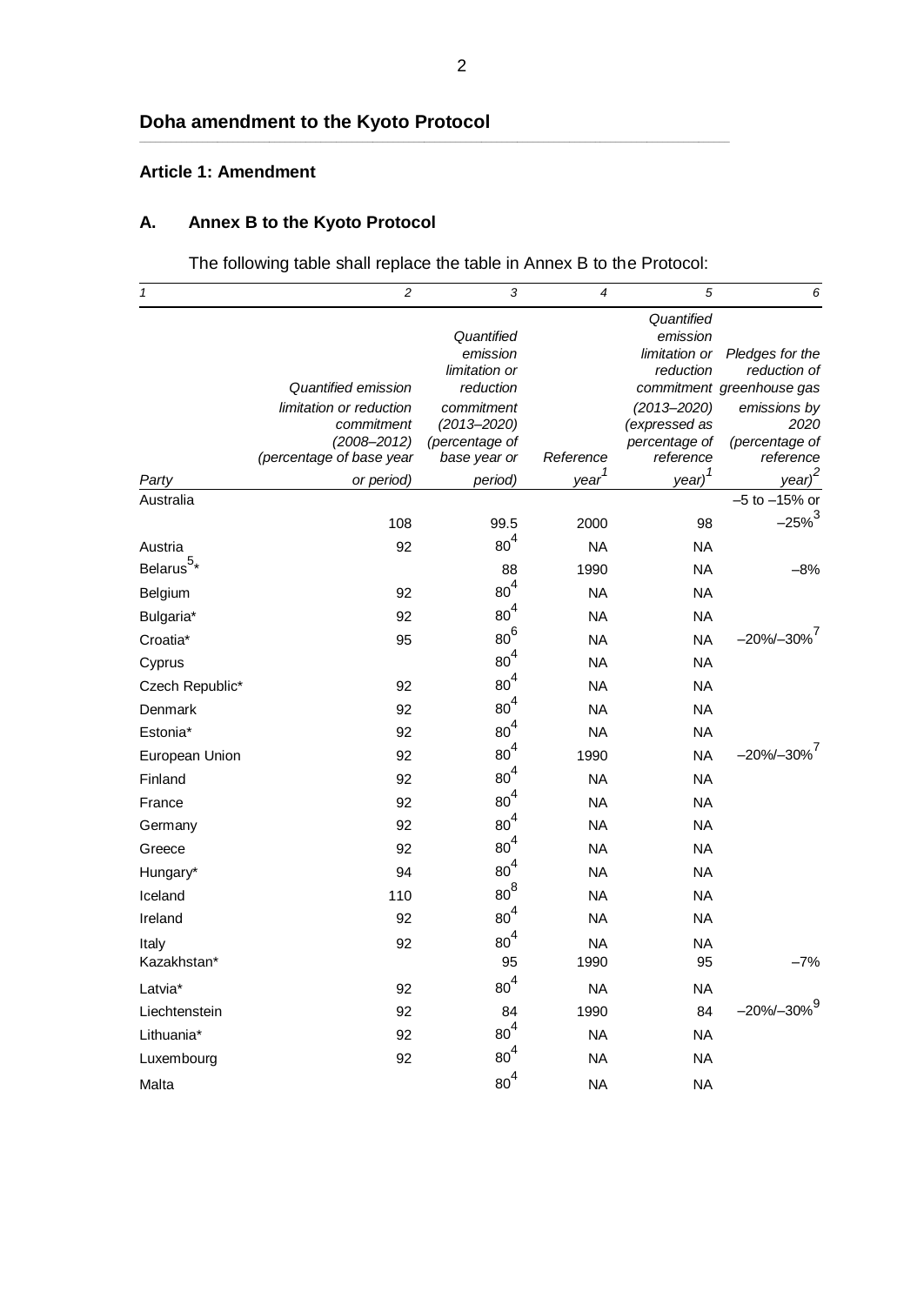| $\mathbf{1}$                                                       | $\overline{c}$                                                                                           | 3                                       | $\overline{4}$    | 5                                                    | 6                               |
|--------------------------------------------------------------------|----------------------------------------------------------------------------------------------------------|-----------------------------------------|-------------------|------------------------------------------------------|---------------------------------|
|                                                                    |                                                                                                          | Quantified<br>emission<br>limitation or |                   | Quantified<br>emission<br>limitation or<br>reduction | Pledges for the<br>reduction of |
|                                                                    | Quantified emission                                                                                      | reduction                               |                   |                                                      | commitment greenhouse gas       |
|                                                                    | limitation or reduction                                                                                  | commitment                              |                   | $(2013 - 2020)$                                      | emissions by                    |
|                                                                    | commitment                                                                                               | $(2013 - 2020)$                         |                   | (expressed as                                        | 2020                            |
|                                                                    | $(2008 - 2012)$                                                                                          | (percentage of                          |                   | percentage of                                        | (percentage of                  |
|                                                                    | (percentage of base year                                                                                 | base year or                            | Reference         | reference                                            | reference                       |
| Party                                                              | or period)                                                                                               | period)                                 | year <sup>1</sup> | year) <sup>1</sup>                                   | year) <sup>2</sup>              |
| Monaco                                                             | 92                                                                                                       | 78                                      | 1990              | 78                                                   | $-30%$                          |
| Netherlands                                                        | 92                                                                                                       | $80^4$                                  | NA                | <b>NA</b>                                            | $-30\%$ to                      |
| Norway                                                             | 101                                                                                                      | 84                                      | 1990              | 84                                                   | $-40\%$ <sup>10</sup>           |
| Poland*                                                            | 94                                                                                                       | $80^4$                                  | <b>NA</b>         | NA                                                   |                                 |
| Portugal                                                           | 92                                                                                                       | 80 <sup>4</sup>                         | <b>NA</b>         | NA                                                   |                                 |
| Romania*                                                           | 92                                                                                                       | 80 <sup>4</sup>                         | <b>NA</b>         | <b>NA</b>                                            |                                 |
| Slovakia*                                                          | 92                                                                                                       | 80 <sup>4</sup>                         | <b>NA</b>         | <b>NA</b>                                            |                                 |
| Slovenia*                                                          | 92                                                                                                       | 80 <sup>4</sup>                         | <b>NA</b>         | <b>NA</b>                                            |                                 |
| Spain                                                              | 92                                                                                                       | $80^4$                                  | <b>NA</b>         | <b>NA</b>                                            |                                 |
| Sweden                                                             | 92                                                                                                       | $80^4$                                  | <b>NA</b>         | <b>NA</b>                                            |                                 |
|                                                                    |                                                                                                          |                                         |                   |                                                      | $-20\%$ to                      |
| Switzerland                                                        | 92                                                                                                       | 84.2                                    | 1990              | <b>NA</b>                                            | $-30\%$ <sup>11</sup>           |
| Ukraine*<br>United Kingdom of<br>Great Britain and                 | 100                                                                                                      | $76^{12}$                               | 1990              | <b>NA</b>                                            | $-20%$                          |
| Northern Ireland                                                   | 92                                                                                                       | 80 <sup>4</sup>                         | <b>NA</b>         | <b>NA</b>                                            |                                 |
|                                                                    | Quantified emission<br>limitation or reduction<br>commitment (2008–<br>2012)<br>(percentage of base year |                                         |                   |                                                      |                                 |
| Party                                                              | or period)                                                                                               |                                         |                   |                                                      |                                 |
| $Canada^{\overline{13}}$                                           | 94                                                                                                       |                                         |                   |                                                      |                                 |
| Japan <sup>14</sup>                                                | 94                                                                                                       |                                         |                   |                                                      |                                 |
| New Zealand <sup>15</sup><br>Russian<br>Federation <sup>16</sup> * | 100<br>100                                                                                               |                                         |                   |                                                      |                                 |

*Abbreviation*: NA = not applicable. \*

Countries that are undergoing the process of transition to a market economy.

All footnotes below, except for footnotes 1, 2 and 5, have been provided through communications from the respective Parties.

- $1 -$  A reference year may be used by a Party on an optional basis for its own purposes to express its quantified emission limitation or reduction commitment (QELRC) as a percentage of emissions of that year, that is not internationally binding under the Kyoto Protocol, in addition to the listing of its QELRC(s) in relation to the base year in the second and third columns of this table, which are internationally legally binding.
- 2 Further information on these pledges can be found in documents FCCC/SB/2011/INF.1/Rev.1 and FCCC/KP/AWG/2012/MISC.1, Add.1 and Add.2.
- <sup>3</sup> Australia's QELRC under the second commitment period of the Kyoto Protocol is consistent with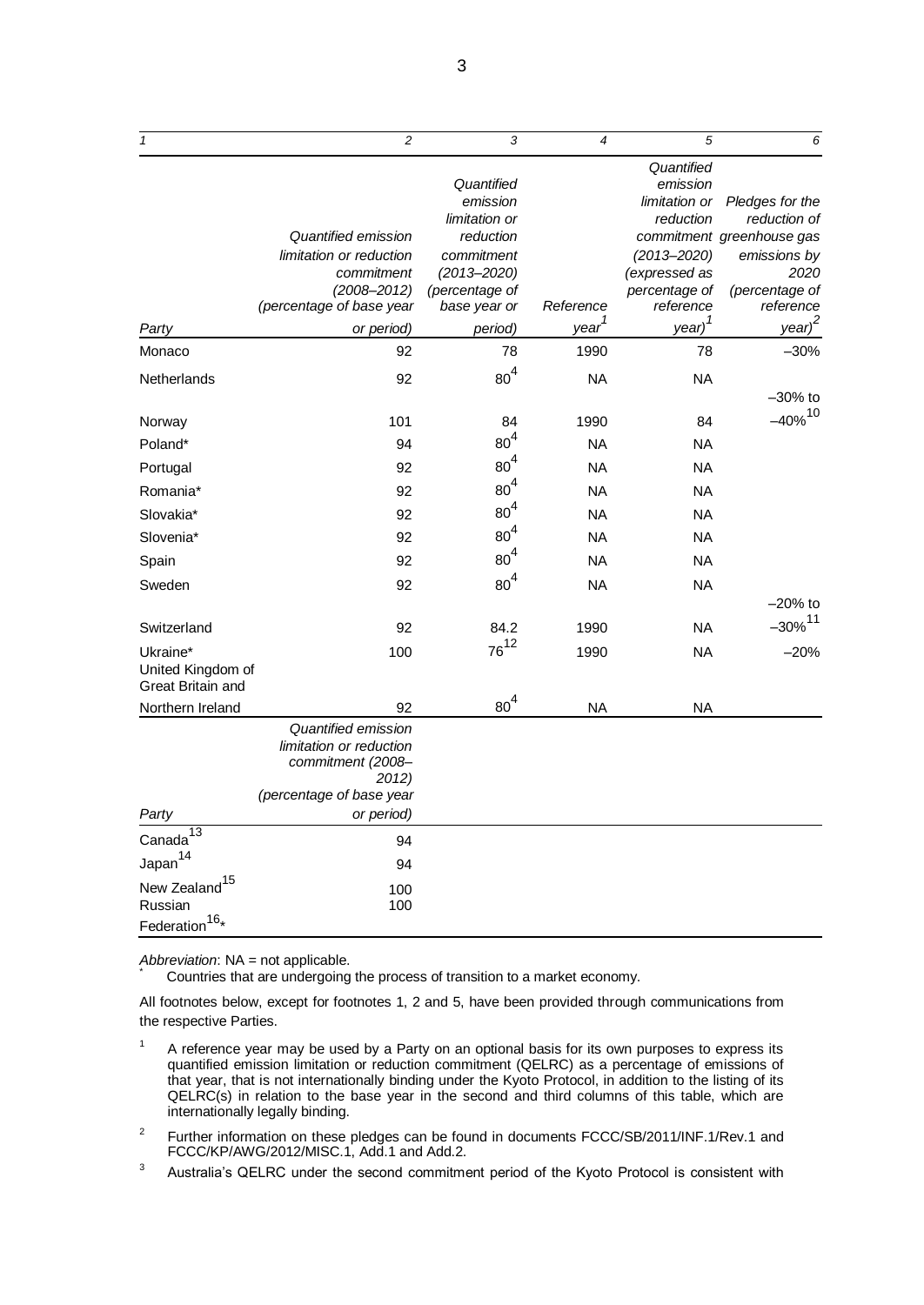the achievement of Australia's unconditional 2020 target of 5 per cent below 2000 levels. Australia retains the option later to move up within its 2020 target of 5 to 15, or 25 per cent below 2000 levels, subject to certain conditions being met. This reference retains the status of these pledges as made under the Cancun Agreements and does not amount to a new legally binding commitment under this Protocol or its associated rules and modalities.

- 4 The QELRCs for the European Union and its member States for a second commitment period under the Kyoto Protocol are based on the understanding that these will be fulfilled jointly with the European Union and its member States, in accordance with Article 4 of the Kyoto Protocol. The QELRCs are without prejudice to the subsequent notification by the European Union and its member States of an agreement to fulfil their commitments jointly in accordance with the provisions of the Kyoto Protocol.
- <sup>5</sup> Added to Annex B by an amendment adopted pursuant to decision 10/CMP.2. This amendment has not yet entered into force.
- <sup>6</sup> Croatia's QELRC for a second commitment period under the Kyoto Protocol is based on the understanding that it will fulfil this QELRC jointly with the European Union and its member States, in accordance with Article 4 of the Kyoto Protocol. As a consequence, Croatia's accession to the European Union shall not affect its participation in such joint fulfilment agreement pursuant to Article 4 or its QELRC.
- $7<sup>7</sup>$  As part of a global and comprehensive agreement for the period beyond 2012, the European Union reiterates its conditional offer to move to a 30 per cent reduction by 2020 compared to 1990 levels, provided that other developed countries commit themselves to comparable emission reductions and developing countries contribute adequately according to their responsibilities and respective capabilities.
- 8 The QELRC for Iceland for a second commitment period under the Kyoto Protocol is based on the understanding that it will be fulfilled jointly with the European Union and its member States, in accordance with Article 4 of the Kyoto Protocol.
- 9 The QELRC presented in column three refers to a reduction target of 20 per cent by 2020 compared to 1990 levels. Liechtenstein would consider a higher reduction target of up to 30 per cent by 2020 compared to 1990 levels under the condition that other developed countries commit themselves to comparable emission reductions and that economically more advanced developing countries contribute adequately according to their responsibilities and respective capabilities.
- <sup>10</sup> Norway's QELRC of 84 is consistent with its target of 30 per cent reduction of emissions by 2020, compared to 1990. If it can contribute to a global and comprehensive agreement where major emitting Parties agree on emission reductions in line with the 2° C target, Norway will move to a level of 40 per cent reduction for 2020 based on 1990 levels. This reference retains the status of the pledge made under the Cancun Agreements and does not amount to a new legally binding commitment under this Protocol.
- <sup>11</sup> The QELRC presented in the third column of this table refers to a reduction target of 20 per cent by 2020 compared to 1990 levels. Switzerland would consider a higher reduction target up to 30 per cent by 2020 compared to 1990 levels subject to comparable emission reduction commitments from other developed countries and adequate contribution from developing countries according to their responsibilities and capabilities in line with the 2° C target. This reference retains the status of the pledge made under the Cancun Agreements and does not amount to a new legally binding commitment under this Protocol or its associated rules and modalities.
- $12$  Should be full carry-over and there is no acceptance of any cancellation or any limitation on use of this legitimately acquired sovereign property.
- $13$  On 15 December 2011, the Depositary received written notification of Canada's withdrawal from the Kyoto Protocol. This action will become effective for Canada on 15 December 2012.
- <sup>14</sup> In a communication dated 10 December 2010, Japan indicated that it does not have any intention to be under obligation of the second commitment period of the Kyoto Protocol after 2012.
- <sup>15</sup> New Zealand remains a Party to the Kyoto Protocol. It will be taking a quantified economy-wide emission reduction target under the United Nations Framework Convention on Climate Change in the period 2013 to 2020.
- $16$  In a communication dated 8 December 2010 that was received by the secretariat on 9 December 2010, the Russian Federation indicated that it does not intend to assume a quantitative emission limitation or reduction commitment for the second commitment period.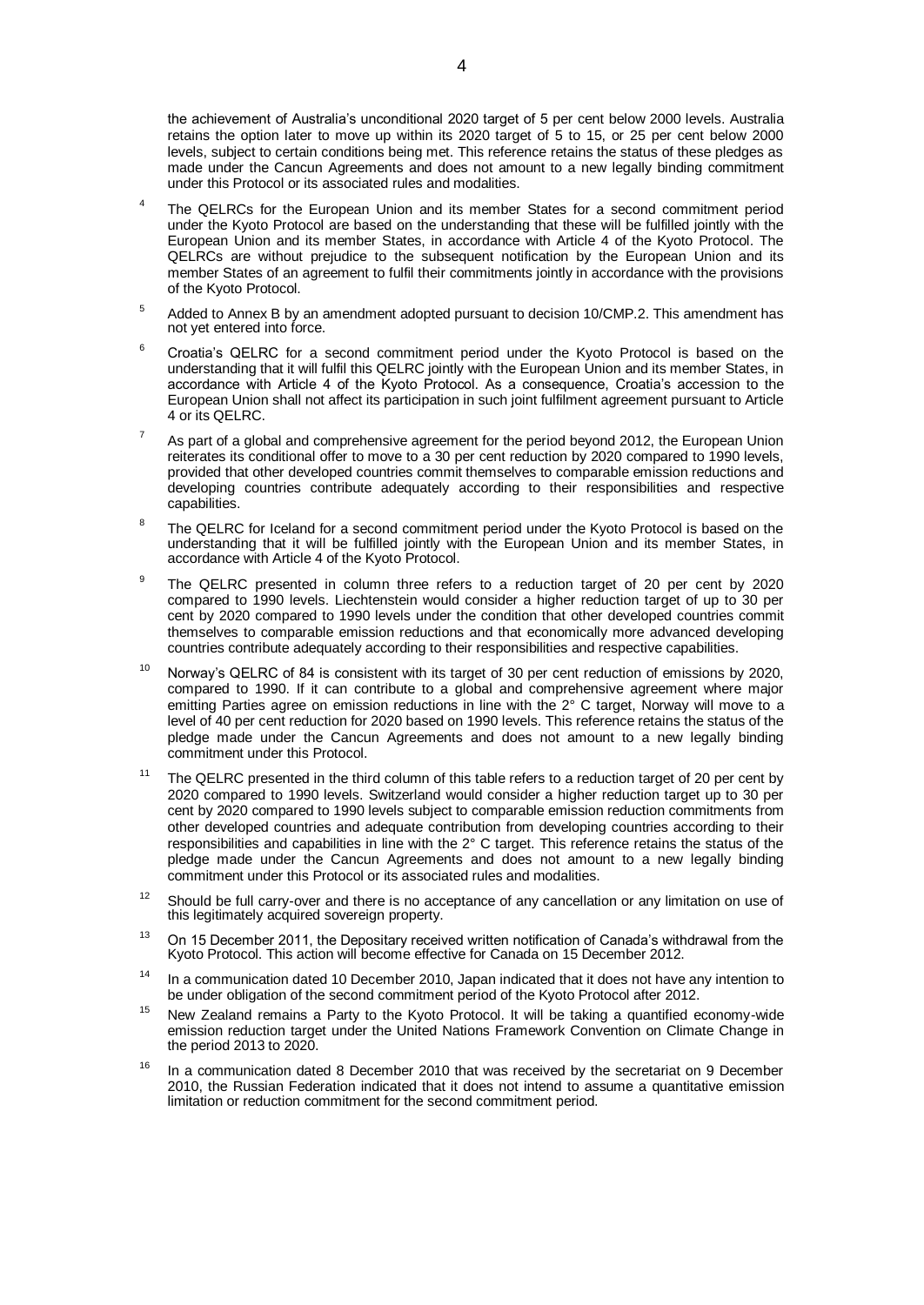### **B. Annex A to the Kyoto Protocol**

The following list shall replace the list under the heading "Greenhouse gases" in Annex A to the Protocol:

### **Greenhouse gases**

Carbon dioxide (CO2) Methane (CH4) Nitrous oxide (N2O) Hydrofluorocarbons (HFCs) Perfluorocarbons (PFCs) Sulphur hexafluoride (SF6) Nitrogen trifluoride (NF3)<sup>1</sup>

### **C. Article 3, paragraph 1 bis**

The following paragraph shall be inserted after paragraph 1 of Article 3 of the Protocol:

1 bis. The Parties included in Annex I shall, individually or jointly, ensure that their aggregate anthropogenic carbon dioxide equivalent emissions of the greenhouse gases listed in Annex A do not exceed their assigned amounts, calculated pursuant to their quantified emission limitation and reduction commitments inscribed in the third column of the table contained in Annex B and in accordance with the provisions of this Article, with a view to reducing their overall emissions of such gases by at least 18 per cent below 1990 levels in the commitment period 2013 to 2020.

### **D. Article 3, paragraph 1 ter**

The following paragraph shall be inserted after paragraph 1 bis of Article 3 of the Protocol:

1 ter. A Party included in Annex B may propose an adjustment to decrease the percentage inscribed in the third column of Annex B of its quantified emission limitation and reduction commitment inscribed in the third column of the table contained in Annex B. A proposal for such an adjustment shall be communicated to the Parties by the secretariat at least three months before the meeting of the Conference of the Parties serving as the meeting of the Parties to this Protocol at which it is proposed for adoption.

### **E. Article 3, paragraph 1 quater**

-

The following paragraph shall be inserted after paragraph 1 ter of Article 3 of the Protocol:

1 quater. An adjustment proposed by a Party included in Annex I to increase the ambition of its quantified emission limitation and reduction commitment in accordance with Article 3, paragraph 1 ter, above shall be considered adopted

 $1$  Applies only from the beginning of the second commitment period.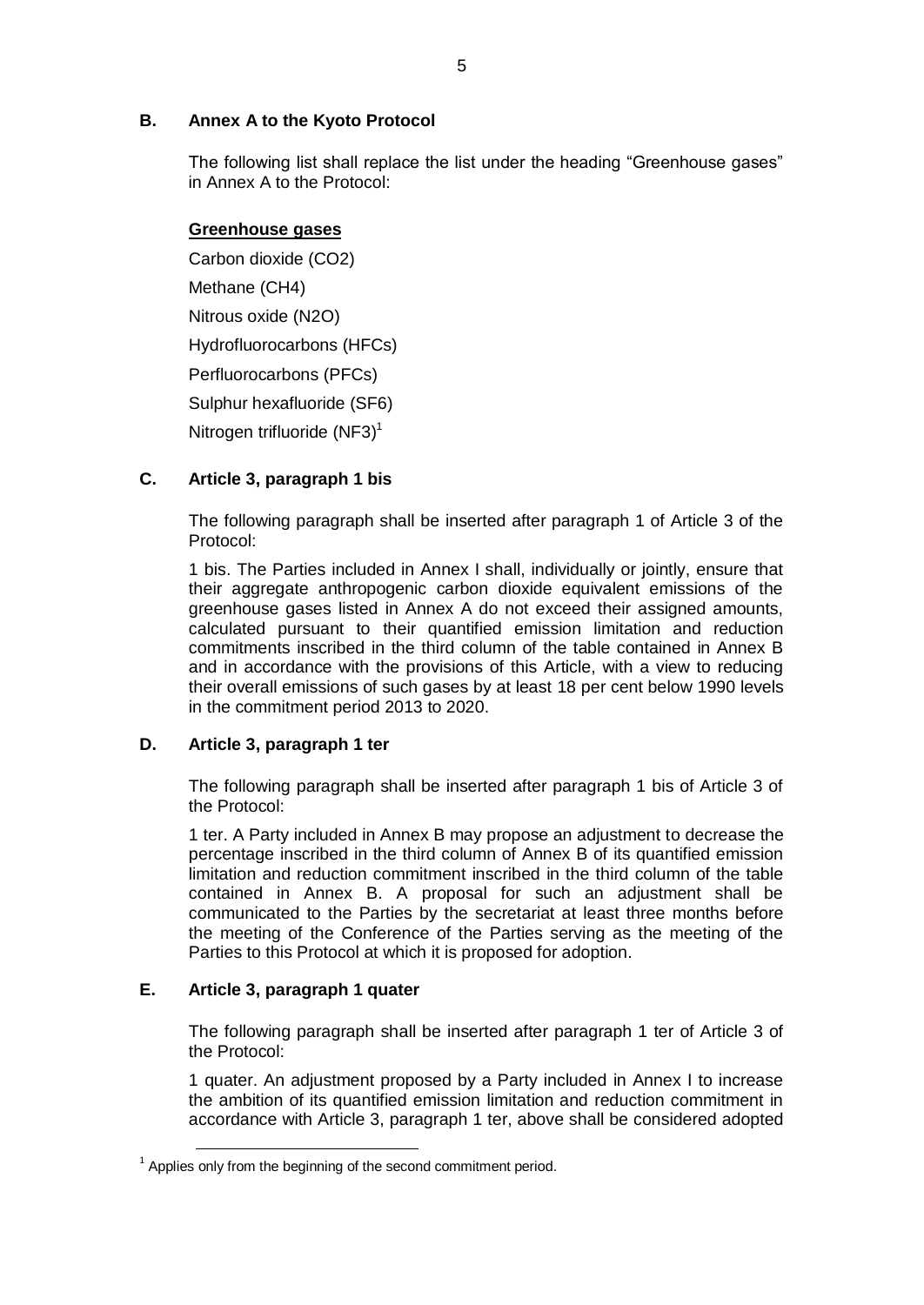by the Conference of the Parties serving as the meeting of the Parties to this Protocol unless more than three-fourths of the Parties present and voting object to its adoption. The adopted adjustment shall be communicated by the secretariat to the Depositary, who shall circulate it to all Parties, and shall enter into force on 1 January of the year following the communication by the Depositary. Such adjustments shall be binding upon Parties.

### **F. Article 3, paragraph 7 bis**

The following paragraphs shall be inserted after paragraph 7 of Article 3 of the Protocol:

7 bis. In the second quantified emission limitation and reduction commitment period, from 2013 to 2020, the assigned amount for each Party included in Annex I shall be equal to the percentage inscribed for it in the third column of the table contained in Annex B of its aggregate anthropogenic carbon dioxide equivalent emissions of the greenhouse gases listed in Annex A in 1990, or the base year or period determined in accordance with paragraph 5 above, multiplied by eight. Those Parties included in Annex I for whom land-use change and forestry constituted a net source of greenhouse gas emissions in 1990 shall include in their 1990 emissions base year or period the aggregate anthropogenic carbon dioxide equivalent emissions by sources minus removals by sinks in 1990 from land-use change for the purposes of calculating their assigned amount.

### **G. Article 3, paragraph 7 ter**

The following paragraph shall be inserted after paragraph 7 bis of Article 3 of the Protocol:

7 ter. Any positive difference between the assigned amount of the second commitment period for a Party included in the Annex I and average annual emissions for the first three years of the preceding commitment period multiplied by eight shall be transferred to the cancellation account of that Party.

### **H. Article 3, paragraph 8**

In paragraph 8 of Article 3 of the Protocol, the words:

calculation referred to in paragraph 7 above

shall be substituted by:

calculations referred to in paragraphs 7 and 7 bis above

### **I. Article 3, paragraph 8 bis**

The following paragraph shall be inserted after paragraph 8 of Article 3 of the Protocol:

8 bis. Any Party included in Annex I may use 1995 or 2000 as its base year for nitrogen trifluoride for the purposes of the calculation referred to in paragraph 7 bis above.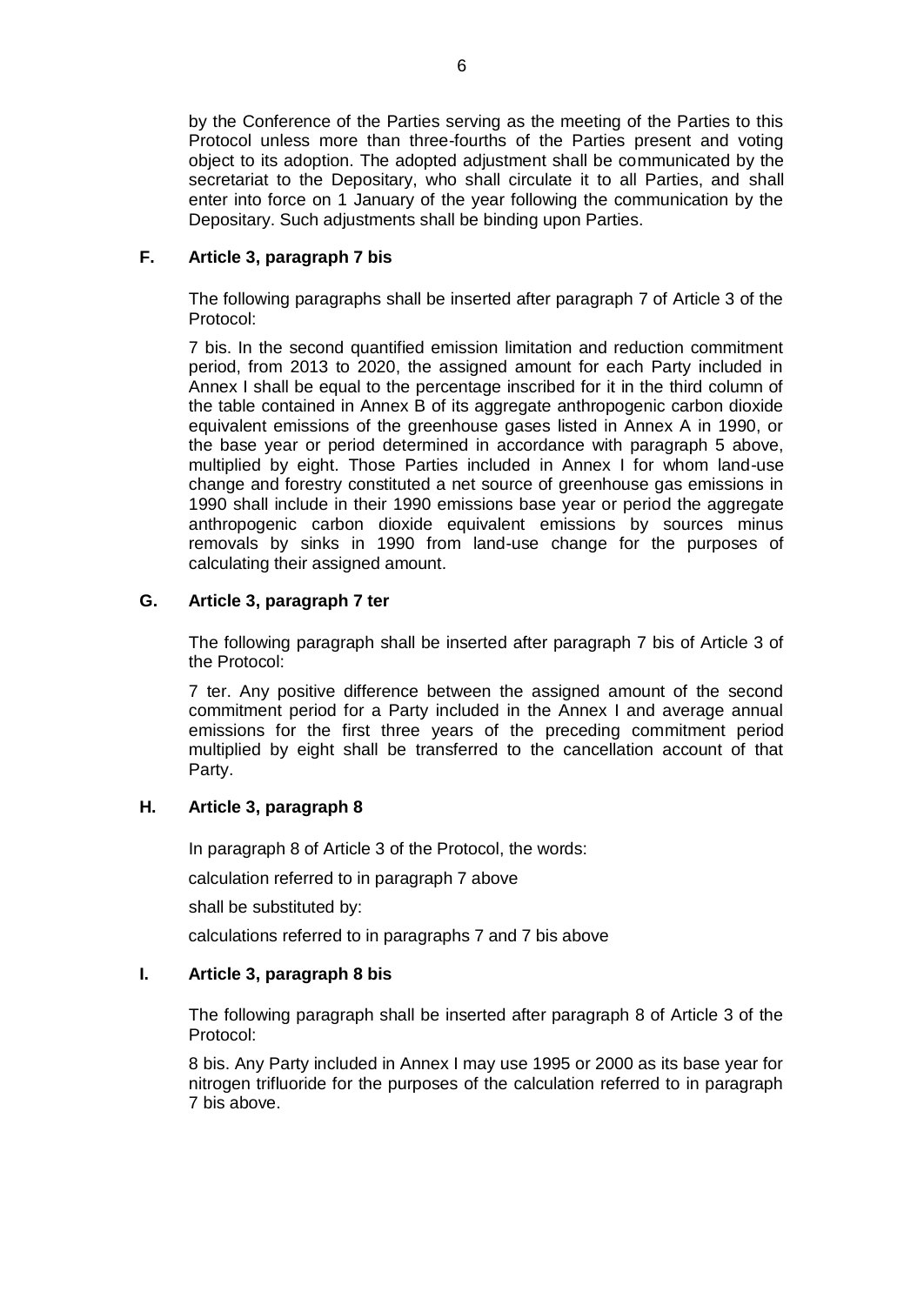### **J. Article 3, paragraphs 12 bis and ter**

The following paragraphs shall be inserted after paragraph 12 of Article 3 of the Protocol:

12 bis. Any units generated from market-based mechanisms to be established under the Convention or its instruments may be used by Parties included in Annex I to assist them in achieving compliance with their quantified emission limitation and reduction commitments under Article 3. Any such units which a Party acquires from another Party to the Convention shall be added to the assigned amount for the acquiring Party and subtracted from the quantity of units held by the transferring Party.

12 ter. The Conference of the Parties serving as the meeting of the Parties to this Protocol shall ensure that, where units from approved activities under market-based mechanisms referred to in paragraph 12 bis above are used by Parties included in Annex I to assist them in achieving compliance with their quantified emission limitation and reduction commitments under Article 3, a share of these units is used to cover administrative expenses, as well as to assist developing country Parties that are particularly vulnerable to the adverse effects of climate change to meet the costs of adaptation if these units are acquired under Article 17.

### **K. Article 4, paragraph 2**

The following words shall be added to the end of the first sentence of paragraph 2 of Article 4 of the Protocol:

, or on the date of deposit of their instruments of acceptance of any amendment to Annex B pursuant to Article 3, paragraph 9

### **L. Article 4, paragraph 3**

In paragraph 3 of Article 4 of the Protocol, the

words: , paragraph 7

shall be

substituted by: to which it relates

#### **Article 2: Entry into force**

This amendment shall enter into force in accordance with Articles 20 and 21 of the Kyoto Protocol.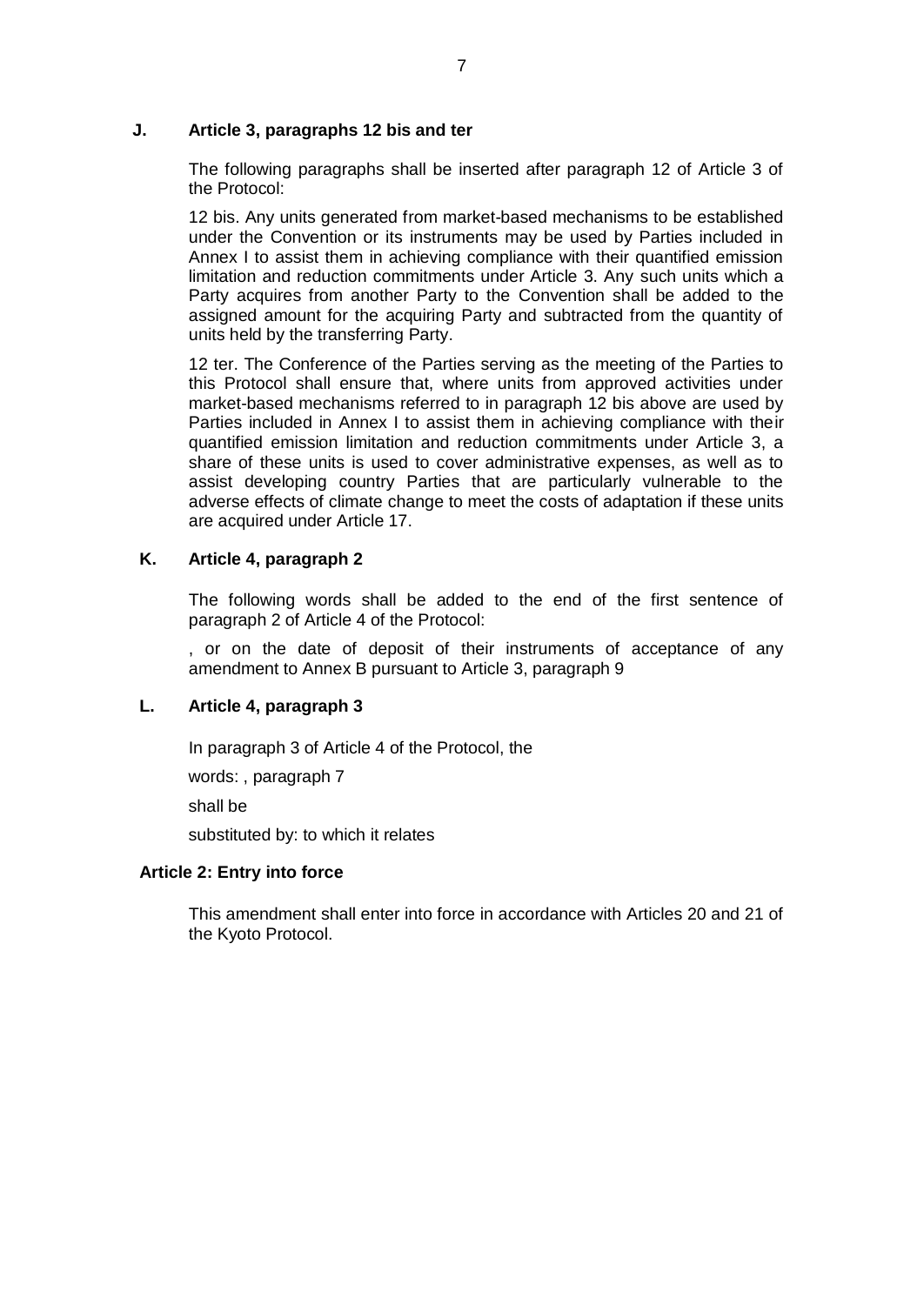# **Doha amandman na Kjoto Protokol**

# **Član 1: Amandman**

# **A. Aneks B na Kjoto Protokol**

Sledeća tabela menja tabelu Aneksa B Protokola:

| $\boldsymbol{\mathcal{I}}$ | $\overline{c}$                                               | 3                                                | 4                                 | 5                                                                                    | 6                                                          |
|----------------------------|--------------------------------------------------------------|--------------------------------------------------|-----------------------------------|--------------------------------------------------------------------------------------|------------------------------------------------------------|
|                            | Kvantifikovana<br>obaveza                                    | Kvantifikovana<br>obaveza<br>ograničenja ili     |                                   | Kvantifikovana<br>obaveza<br>ograničenja ili<br>smanjenja količine smanjenje emisije | Zalaganja za                                               |
|                            | ograničenja ili<br>smanjenja količine<br>emisije             | smanjenja<br>količine emisija<br>$(2013 - 2020)$ |                                   | emisija<br>(izraženo kao                                                             | gasova sa<br>(2013-2020) efektom staklene<br>bašte do 2020 |
| Strana                     | $(2008 - 2012)$<br>(Procenat od bazne<br>godine ili perioda) | (procenat od<br>bazne godine ili<br>perioda)     | Referentna<br>godina <sup>1</sup> | procenat od<br>referentne<br>godine) <sup>1</sup>                                    | (procenat od<br>referentne<br>godine) <sup>2</sup>         |
| Australija                 |                                                              |                                                  |                                   |                                                                                      | -5 do -15% ili                                             |
|                            | 108                                                          | 99.5                                             | 2000                              | 98                                                                                   | $-25%^{3}$                                                 |
| Austrija                   | 92                                                           | 80 <sup>4</sup>                                  | <b>NP</b>                         | ΝP                                                                                   |                                                            |
| Belorusija <sup>5*</sup>   |                                                              | 88                                               | 1990                              | <b>NP</b>                                                                            | $-8%$                                                      |
| Belgija                    | 92                                                           | 80 <sup>4</sup>                                  | <b>NP</b>                         | <b>NP</b>                                                                            |                                                            |
| Bugarska*                  | 92                                                           | 80 <sup>4</sup>                                  | <b>NP</b>                         | NP                                                                                   |                                                            |
| Hrvatska*                  | 95                                                           | 80 <sup>6</sup>                                  | <b>NP</b>                         | <b>NP</b>                                                                            | $-20\% - 30\%$ <sup>7</sup>                                |
| Kipar                      |                                                              | 80 <sup>4</sup>                                  | <b>NP</b>                         | <b>NP</b>                                                                            |                                                            |
| Češka Republika*           | 92                                                           | 80 <sup>4</sup>                                  | <b>NP</b>                         | <b>NP</b>                                                                            |                                                            |
| Danska                     | 92                                                           | 80 <sup>4</sup>                                  | <b>NP</b>                         | <b>NP</b>                                                                            |                                                            |
| Estonija*                  | 92                                                           | 80 <sup>4</sup>                                  | <b>NP</b>                         | <b>NP</b>                                                                            |                                                            |
| Evropska unija             | 92                                                           | 80 <sup>4</sup>                                  | 1990                              | <b>NP</b>                                                                            | $-20\% - 30\%$ <sup>7</sup>                                |
| Finska                     | 92                                                           | 80 <sup>4</sup>                                  | <b>NP</b>                         | <b>NP</b>                                                                            |                                                            |
| Francuska                  | 92                                                           | 80 <sup>4</sup>                                  | <b>NP</b>                         | <b>NP</b>                                                                            |                                                            |
| Nemačka                    | 92                                                           | 80 <sup>4</sup>                                  | <b>NP</b>                         | <b>NP</b>                                                                            |                                                            |
| Grčka                      | 92                                                           | 80 <sup>4</sup>                                  | <b>NP</b>                         | <b>NP</b>                                                                            |                                                            |
| Mađarska*                  | 94                                                           | $80^4$                                           | <b>NP</b>                         | <b>NP</b>                                                                            |                                                            |
| Island                     | 110                                                          | $80^8$                                           | <b>NP</b>                         | <b>NP</b>                                                                            |                                                            |
| Irska                      | 92                                                           | 80 <sup>4</sup>                                  | <b>NP</b>                         | <b>NP</b>                                                                            |                                                            |
| Italija                    | 92                                                           | 80 <sup>4</sup>                                  | <b>NP</b>                         | <b>NP</b>                                                                            |                                                            |
| Kazahstan*                 |                                                              | 95                                               | 1990                              | 95                                                                                   | $-7%$                                                      |
| Letonija*                  | 92                                                           | 80 <sup>4</sup>                                  | <b>NP</b>                         | ΝP                                                                                   |                                                            |
| Lihtenštajn                | 92                                                           | 84                                               | 1990                              | 84                                                                                   | $-20\% - 30\%$ <sup>9</sup>                                |
| Litvanija*                 | 92                                                           | 80 <sup>4</sup>                                  | <b>NP</b>                         | ΝP                                                                                   |                                                            |
| Luksemburg                 | 92                                                           | 80 <sup>4</sup>                                  | <b>NP</b>                         | <b>NP</b>                                                                            |                                                            |
| Malta                      |                                                              | 80 <sup>4</sup>                                  | <b>NP</b>                         | <b>NP</b>                                                                            |                                                            |

**\_\_\_\_\_\_\_\_\_\_\_\_\_\_\_\_\_\_\_\_\_\_\_\_\_\_\_\_\_\_\_\_\_\_\_\_\_\_\_\_\_\_\_\_\_\_\_\_\_\_\_\_\_\_\_\_\_\_\_\_\_\_\_\_\_\_\_\_\_\_\_\_\_\_\_\_\_\_\_\_\_\_\_\_\_\_\_\_\_\_\_\_\_\_\_\_\_\_\_\_\_\_\_\_\_\_\_\_\_\_\_\_\_\_\_\_\_\_\_\_\_\_\_\_**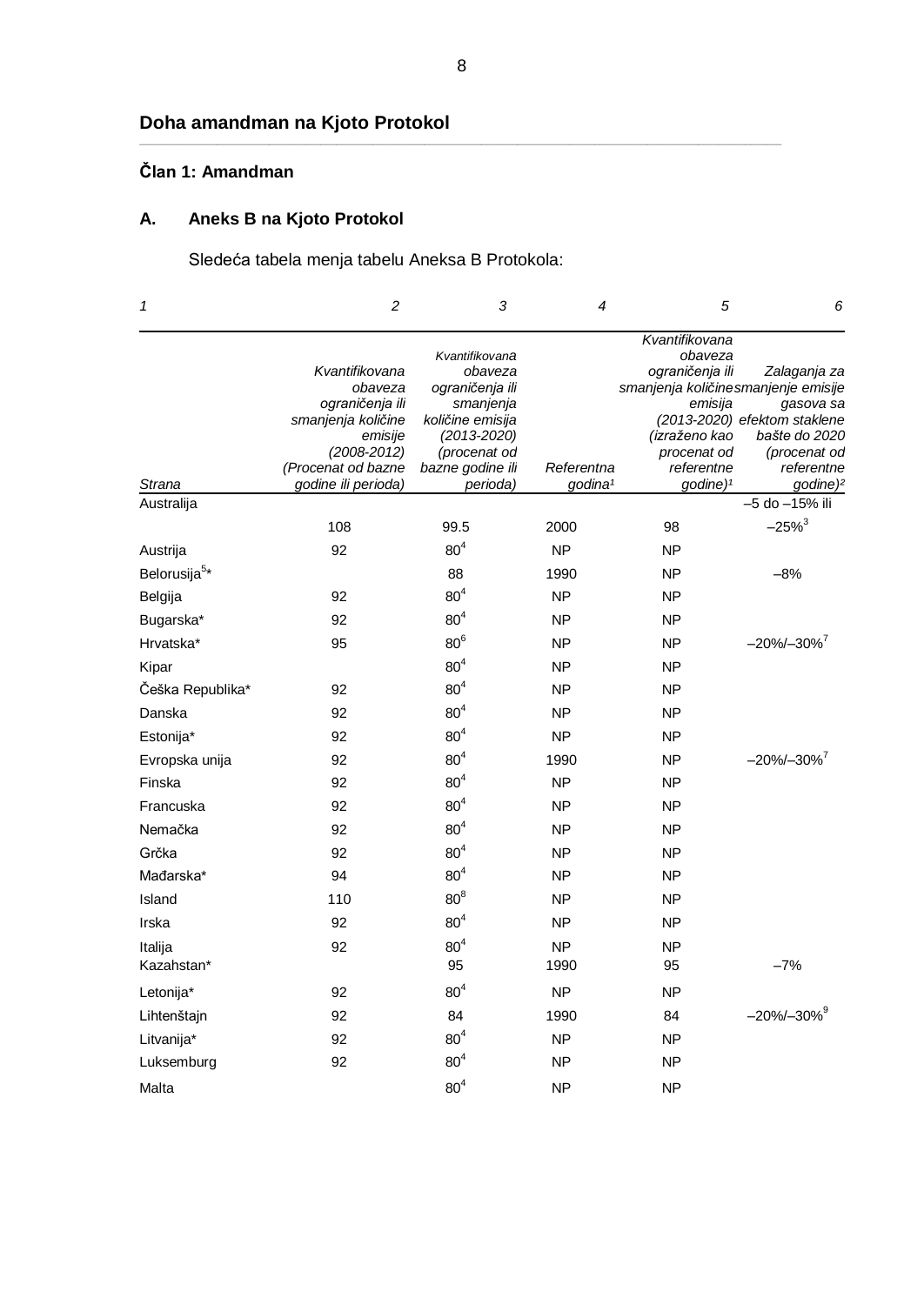| $\boldsymbol{l}$                                                           | 2                                                                                                                                                | $\mathfrak{Z}$                                          | $\overline{4}$ | 5                                               | 6                                                                                          |
|----------------------------------------------------------------------------|--------------------------------------------------------------------------------------------------------------------------------------------------|---------------------------------------------------------|----------------|-------------------------------------------------|--------------------------------------------------------------------------------------------|
|                                                                            | Kvantifikovana<br>obaveza<br>ograničenja ili<br>smanjenja količine smanjenja količine<br>emisije                                                 | Kvantifikovana<br>obaveza<br>ograničenja ili<br>emisija |                | Kvantifikovana<br>obaveza<br>smanjenja količine | Zalaganja za<br>ograničenja ili smanjenje emisije<br>gasova sa<br>emisija efektom staklene |
|                                                                            | $(2008 - 2012)$<br>(Procenat od                                                                                                                  | $(2013 - 2020)$<br>(procenat od                         |                | $(2013 - 2020)$<br>(izraženo kao                | bašte do 2020<br>(procenat od                                                              |
|                                                                            | bazne                                                                                                                                            | bazne godine                                            | Referentna     | procenat od                                     | referentne                                                                                 |
| Strana                                                                     | godine ili perioda)                                                                                                                              | ili perioda)                                            |                | godina referentne godine)                       | godine) <sup>2</sup>                                                                       |
| Monako                                                                     | 92                                                                                                                                               | 78                                                      | 1990           | 78                                              | $-30%$                                                                                     |
| Holandija                                                                  | 92                                                                                                                                               | 80 <sup>4</sup>                                         | <b>NP</b>      | <b>NP</b>                                       | $-30\%$ do                                                                                 |
| Norveška                                                                   | 101                                                                                                                                              | 84                                                      | 1990           | 84                                              | $-40\%^{10}$                                                                               |
| Poljska*                                                                   | 94                                                                                                                                               | 80 <sup>4</sup>                                         | <b>NP</b>      | <b>NP</b>                                       |                                                                                            |
| Portugalija                                                                | 92                                                                                                                                               | 80 <sup>4</sup>                                         | <b>NP</b>      | <b>NP</b>                                       |                                                                                            |
| Rumunija*                                                                  | 92                                                                                                                                               | 80 <sup>4</sup>                                         | <b>NP</b>      | <b>NP</b>                                       |                                                                                            |
| Slovačka*                                                                  | 92                                                                                                                                               | 80 <sup>4</sup>                                         | <b>NP</b>      | <b>NP</b>                                       |                                                                                            |
| Slovenija*                                                                 | 92                                                                                                                                               | 80 <sup>4</sup>                                         | <b>NP</b>      | <b>NP</b>                                       |                                                                                            |
| Španija                                                                    | 92                                                                                                                                               | 80 <sup>4</sup>                                         | <b>NP</b>      | <b>NP</b>                                       |                                                                                            |
| Švedska                                                                    | 92                                                                                                                                               | 80 <sup>4</sup>                                         | <b>NP</b>      | <b>NP</b>                                       |                                                                                            |
|                                                                            |                                                                                                                                                  |                                                         |                |                                                 | $-20\%$ do                                                                                 |
| Švajcarska                                                                 | 92                                                                                                                                               | 84.2                                                    | 1990           | <b>NP</b>                                       | $-30\%$ <sup>11</sup>                                                                      |
| Ukrajina*<br>Ujedinjeno Kraljevstvo<br>Velike Britanije i<br>Severne Irske | 100                                                                                                                                              | $76^{12}$                                               | 1990           | <b>NP</b>                                       | $-20%$                                                                                     |
|                                                                            | 92                                                                                                                                               | 80 <sup>4</sup>                                         | <b>NP</b>      | <b>NP</b>                                       |                                                                                            |
|                                                                            | Kvantifikovana<br>obaveza<br>ograničenja ili<br>smanjenja<br>količine emisija<br>$(2008 - 2012)$<br>(procenat od<br>bazne godine ili<br>perioda) |                                                         |                |                                                 |                                                                                            |
| Strana                                                                     |                                                                                                                                                  |                                                         |                |                                                 |                                                                                            |
| Kanada <sup>13</sup>                                                       | 94                                                                                                                                               |                                                         |                |                                                 |                                                                                            |
| Japan <sup>14</sup>                                                        | 94                                                                                                                                               |                                                         |                |                                                 |                                                                                            |
| Novi Zeland <sup>15</sup><br>Ruska                                         | 100<br>100                                                                                                                                       |                                                         |                |                                                 |                                                                                            |
| Federacija <sup>16*</sup>                                                  |                                                                                                                                                  |                                                         |                |                                                 |                                                                                            |

Skraćenice: NA=nije primenljivo (NP)<br>\* Zemlje koje su u procesu prelasl

Zemlje koje su u procesu prelaska na tržišnu ekonomiju.

Sve dole pomenute fusnote, sa izuzetkom fusnota 1, 2 i 5, date su kroz obaveštenja odgovarajućih Strana.

<sup>1</sup> Strana može opciono da koristi referentnu godinu za svoje potrebe, kako bi izrazila svoje kvantifikovano ograničenje ili smanjenje količine emisije (u daljem tekstu: QELRC) kao procenat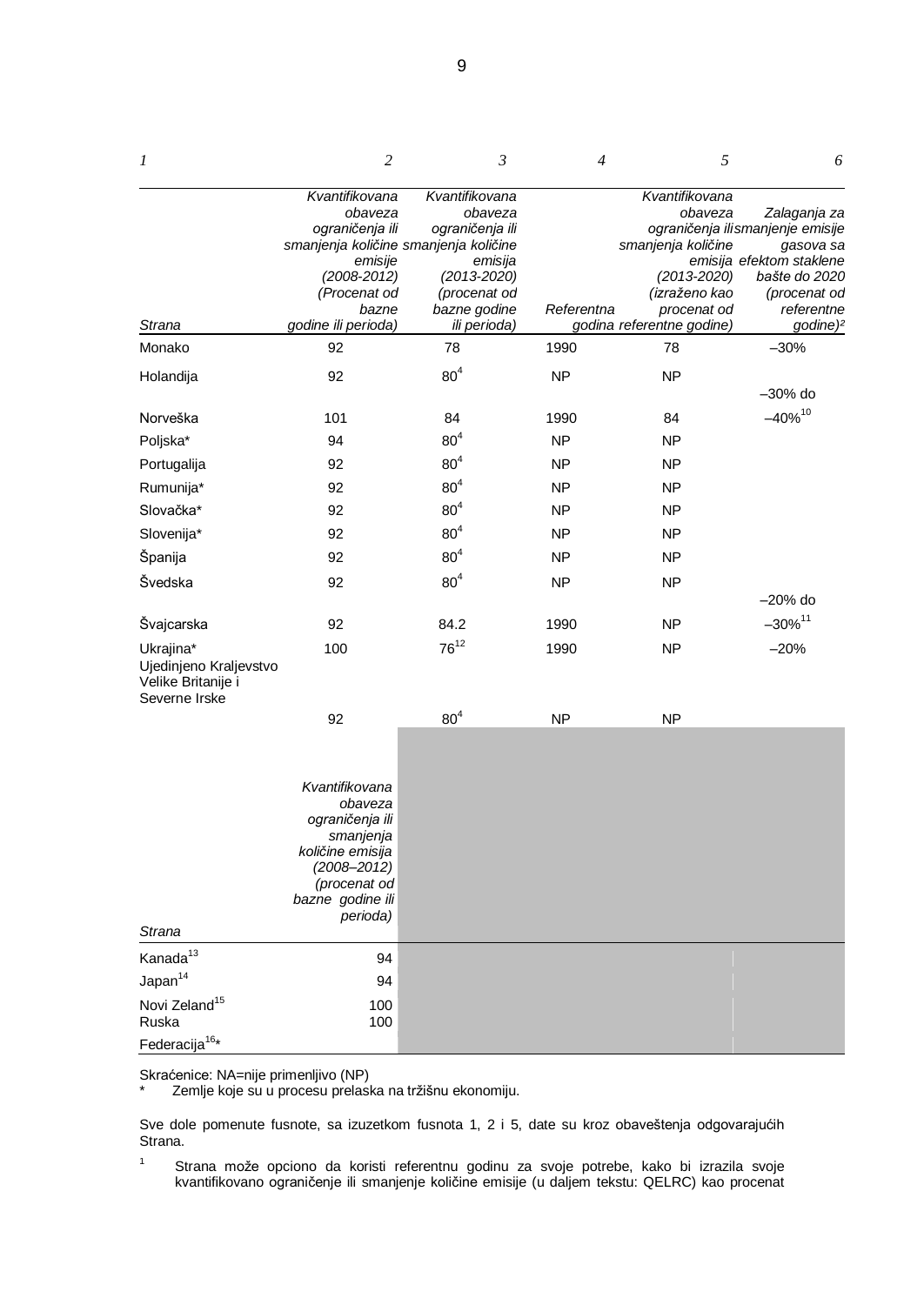emisije te godine, koje nisu obavezujuće na međunarodnom nivou u okviru Kjoto Protokola, pored svojih navedenih QELRC-a, u odnosu na baznu godinu u drugoj i trećoj koloni ove tabele, koje su pravno obavezujuće na međunarodnom nivou.

- $2^2$  Više informacija o ovim zalaganjima, mogu se pronaći u dokumentima FCCC/SB/2011/INF.1/Rev.1 i FCCC/KP/AWG/2012/MISC.1, Add.1 i Add.2
- <sup>3</sup> QELRC Australije je, u okviru drugog obavezujućeg perioda Kjoto Protokola, u skladu sa bezuslovnim ciljem Australije da do 2020. godine dostigne 5% niži nivo količine emisije nego 2000.godine. Australija zadržava mogućnost da se kasnije pomeri sa 5 do 15 ili 25% ispod nivoa količine emisije iz 2000. godine, ako se ispune određeni uslovi. Ovo obaveštenje zadržava status ovih zalaganja, kao datih u okviru Konferencije o klimatskim promenama iz Kankuna, a ne predstavlja novi pravno obavezujući zahtev u okviru ovog protokola ili njegovih povezanih pravila i modaliteta.
- <sup>4</sup> QELRC Evropske unije i njenih Država članica se, u okviru drugog obavezujućeg perioda Kjoto Protokola, zasniva na činjenici da Evropska unija i njene Države članice zajedno ispunjavaju svoje obaveze, u skladu sa članom 4, Kjoto Protokola. QELRC-i ne prejudiciraju sledeće obaveštenje Evropske unije ili njenih Država članica, o sporazumu da zajedno ispunjavaju obaveze u skladu sa odredbama Kjoto Protokola.
- <sup>5</sup> Amandman usvojen u skladu sa odlukom10/SMR.2, dodat je na Aneks B. Ovaj amandman još uvek nije stupio na snagu.
- <sup>6</sup> QELRC Hrvatske se, u okviru drugog obavezujućeg perioda Kjoto Protokola, zasniva na činjenici da se zajedno ispunjava sa Evropskom unijom i njenim Državama članicama, u skladu sa članom 4. Kjoto Protokola. Kao rezultat toga, pristupanje Hrvatske Evropskoj uniji ne utiče na njeno učešće u zajedničkom ispunjavanju sporazuma, u skladu sa članom 4. ili njenim QELRC-ima.
- <sup>7</sup> Evropska unija ponavlja svoju uslovnu ponudu, kao deo globalnog i iscrpnog sporazuma, za period od 2012.godine, da smanji nivo količine emisije za 30% do 2020. godine, u poređenju sa nivoom iz 1990. godine, pod uslovom da se druge razvijene zemlje obavežu da uporedivo smanje količinu emisije, a zemlje u razvoju odgovarajuće doprinesu smanjenju, prema njihovim odgovornostima i odgovarajućim mogućnostima.
- <sup>8</sup> QELRC Islanda se, u okviru drugog obavezujućeg perioda Kjoto Protokola, zasniva na činjenici da se zajedno ispunjava sa Evropskom unijom i njenim Državama članicama, u skladu sa članom 4. Kjoto Protokola.
- <sup>9</sup> Predstavljeni QELRC u koloni 3, odnosi se na cilj smanjenja nivoa količine emisije za 20% do 2020. godine. u poređenju sa nivoom iz 1990. godine. Lihtenštajn razmatra činjenicu o većem cilju smanjenja količine emisije do čak 30% do 2020. godine, u poređenju sa nivoom iz 1990. godine, pod uslovom da se druge razvijene zemlje obavežu da uporedivo smanje emisije, a da ekonomski naprednije zemlje u razvoju adekvatno doprinesu smanjenju, prema njihovim odgovornostima i odgovarajućim mogućnostima.
- <sup>10</sup> Norveški QELRC od 84%, u skladu je sa njenim ciljem smanjenja nivoa količine emisije za 30% do 2020. godine, u poređenju sa nivoom iz 1990. godine. Ako to može doprineti globalnom i iscrpnom sporazumu, po kome se Strane sa najvišim nivoom emisije slažu u pogledu cilja za smanjenje emisija od 2⁰ S. Norveška će početi da primenjuje smanjenje nivoa emisije od 40% do 2020. godine, zasnovanom na nivou emisije iz 1990. godine. Ova preporuka zadržava status zalaganja na osnovu Konferencije o klimatskim promenama iz Kankuna i ne predstavlja novi pravno obavezujući zahtev ovog protokola.
- <sup>11</sup> Predstavljeni QELCR u koloni 3, odnosi se na cilj smanjenja nivoa količine emisije od 20% do 2020. godine, u poređenju sa nivoom iz 1990. godine. Švajcarska razmatra činjenicu o većem cilju smanjenja nivoa količine emisije do čak 30% do 2020. godine, u poređenju sa nivoom iz 1990. godine, koja je predmet obaveze uporedivog smanjenja obaveze količine emisije iz drugih razvijenih zemalja i odgovarajućeg doprinosa od zemalja u razvoju, na osnovu njihovih odgovornosti i mogućnosti, u skladu sa ciljem od 2<sup>0</sup> S. Ova preporuka zadržava status obećanja na osnovu Konferencije o klimatskim promenama iz Kankuna i predstavlja novi pravno obavezujući zahtev ovog protokola.
- <sup>12</sup> Ne prihvata se bilo koje otkazivanje ili ograničenje upotrebe ove legitimno stečene suverene imovine, koja treba da bude u potpunosti prenosiva.
- <sup>13</sup> Depozitar je primio pismeno obaveštenje o povlačenju Kanade iz Kjoto protokola, 15. decembra 2011. godine. Ovo stupa na snagu 15. decembra 2012. godine.
- <sup>14</sup> U obaveštenju od 10. decembra 2010. godine, Japan je naglasio da ne namerava da prihvati obaveze iz drugog obavezujućeg perioda Kjoto Protokola posle 2012. godine.
- <sup>15</sup> Novi Zeland ostaje Strana Kjoto Protokola. To bi značilo uspostavljanje kvantifikovanog cilja smanjenja emisija u čitavom privrednom sektoru pod Okvirnom Konvencijom Ujedinjenih nacija o klimatskim promenama, u periodu od 2013. do 2020. godine.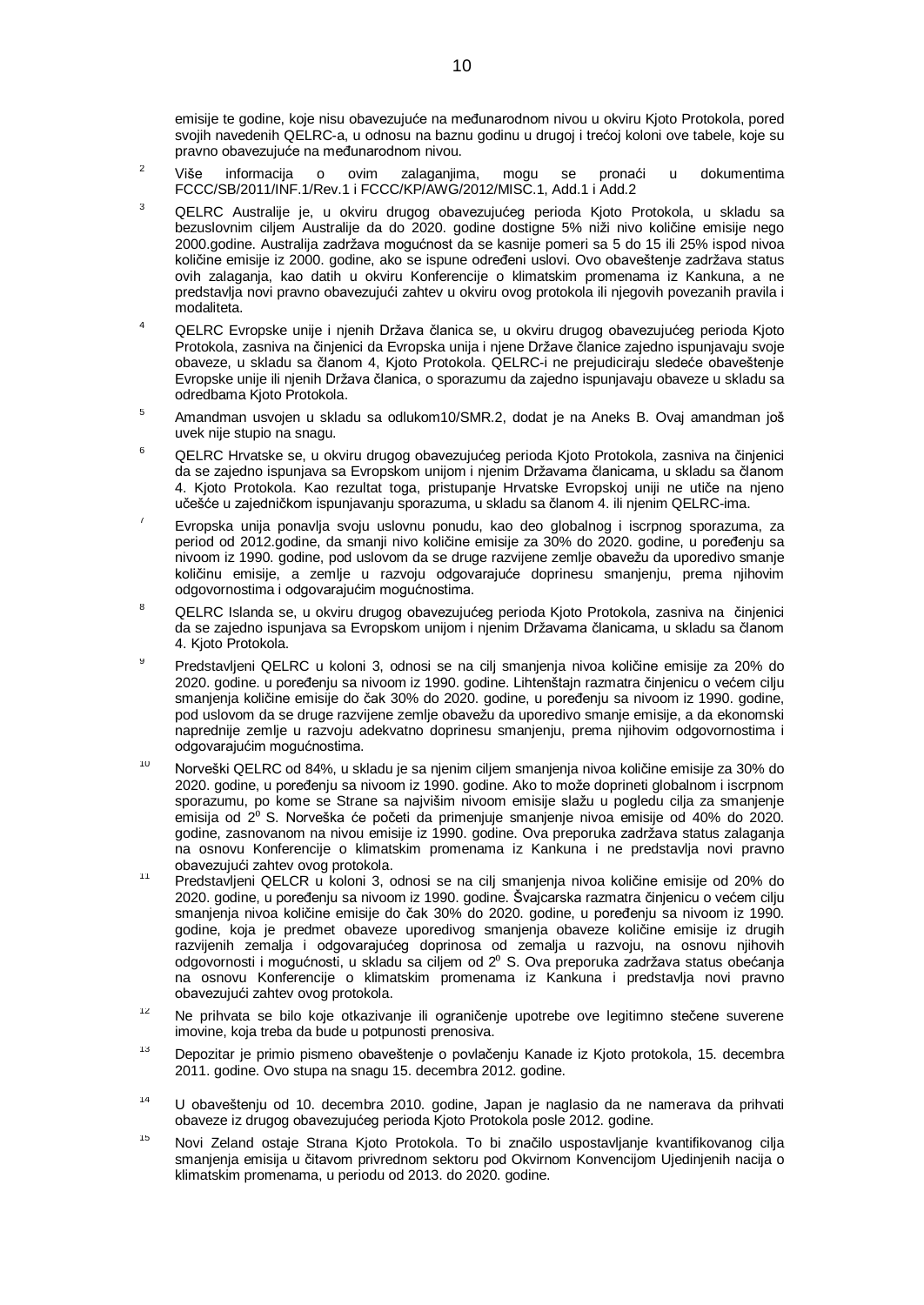<sup>16</sup> U obaveštenju od 8. decembra 2010. godine, a koji je Sekretarijat primio 9. decembra 2010. godine, Ruska Federacija je naglasila da ne namerava da preuzima kvantifikovana ograničenja ili smanjenja količine emisije tokom drugog obavezujućeg perioda Kjoto Protokola.

### **B. Aneks A na Kjoto Protokol**

Sledeća tabela zamenjuje listu pod nazivom "Gasovi sa efektom staklene bašte" u Aneksu A ovog protokola:

#### **Gasovi sa efektom staklene bašte**

Karbon dioksid (CO2) Metan (CH<sub>4</sub>) Azot oksid (N2O) Hidrofluorougljenici (HFCs) Perfluorougljenici (PFCs) Sumpor heksafluorid (SF6) Azot trifluorid (NF<sub>3</sub>)<sup>1</sup>

### **C. Član 3, stav 1 bis**

Posle stava 1, člana 3. ovog protokola dodaje se sledeći stav:

"1 dodatak. Strane uključene u Aneks 1 će, pojedinačno ili zajednički, obezbediti da njihove ukupne antropogene emisije gasova sa efektom staklene bašte navedene u Aneksu A i izražene preko ekvivalenta ugljen dioksida, ne prelaze njihove dodeljene jedinice, izračunate preko kvantifikovanih obaveza ograničenja ili smanjenja emisija predstavljenih u trećoj koloni tabele iz Aneksa B i u skladu sa odredbama ovog člana, a u cilju ukupnog smanjenja emisija tih gasova za najmanje 18% u odnosu na emisije 1990. godine, u obavezujućem periodu od 2013. do 2020. godine.".

#### **D. Član 3, stav 1 ter**

Posle stava 1 bis člana 3. ovog protokola dodaje se sledeći stav:

"1 ter. Strana uključena u Aneks B može predložiti promenu kako bi smanjila procenat kvantifikovane obaveze ograničenja ili smanjenja emisija prikazanog u trećoj koloni Aneksa B. Ovakav predlog Sekretarijat dostavlja Stranama, najkasnije tri meseca pre sastanka Konferencije Strana, koji služi i kao sastanak Strana ovog protokola, na kojem se predlaže za usvajanje.".

#### **E. Član 3, stav 1 quater**

-

Posle stava 1 ter, člana 3. ovog protokola dodaje se sledeći stav:

"1 guater. Konferencija Strana, koja služi i kao sastanak Strana ovog protokola, smatra usvojenom predloženu promenu Strane uključene u Aneks I da poveća cilj kvantifikovane obaveze ograničenja ili smanjenja emisija, u skladu sa članom 3, stav 1 ter, osim kada se više od tri četvrtine Strana, koje

<sup>1</sup> Primenjuje se samo od početka drugog perioda obaveza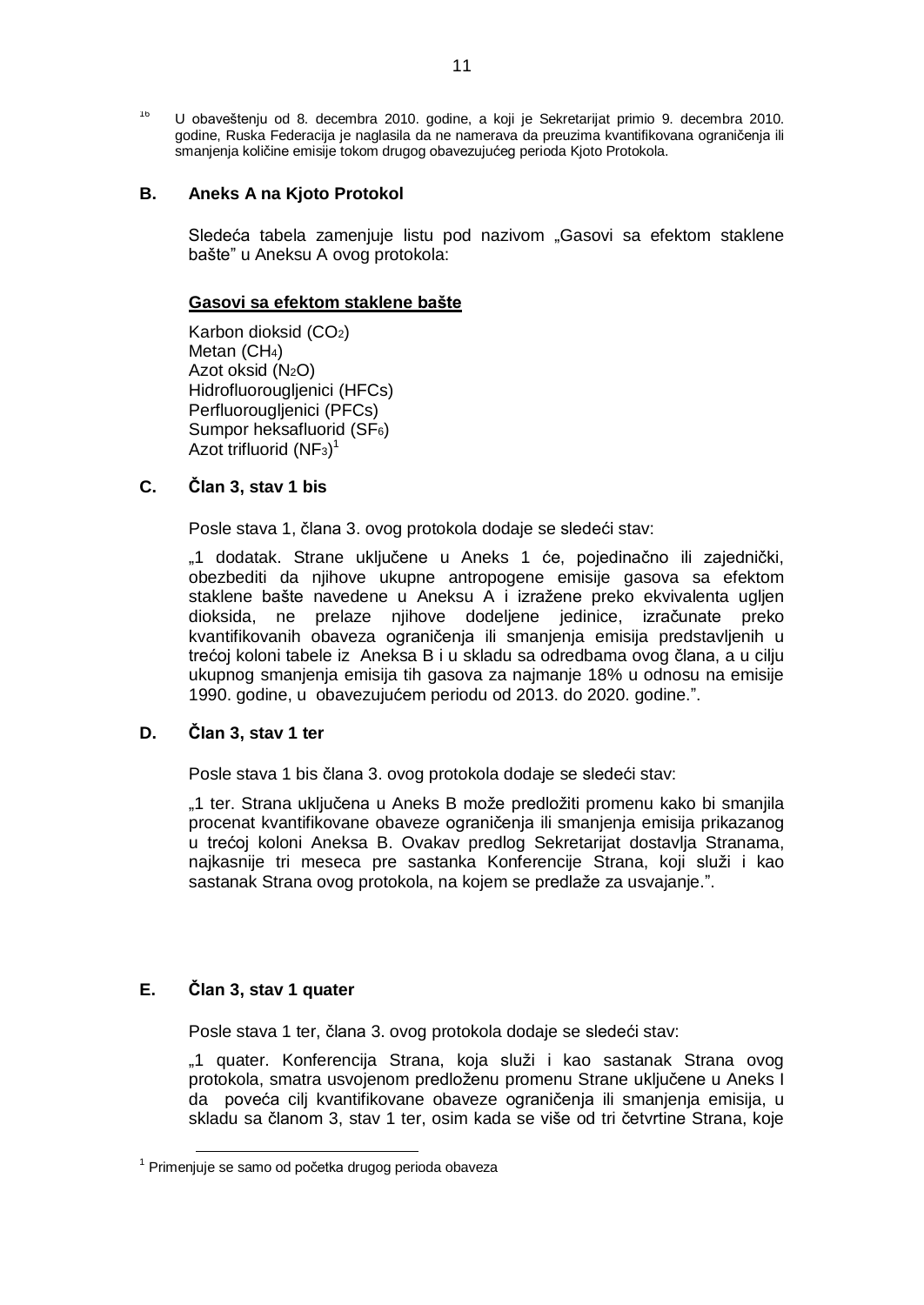su prisutne i glasaju, protivi ovom usvajanju. Usvojene promene Sekretarijat dostavlja Depozitaru, koji to prosleđuje svim Stranama, a promene stupaju na snagu 1. januara naredne godine u odnosu na godinu kada je obaveštenje dobijeno od Depozitara. Takve promene su pravno obavezujuće Stranama.".

### **F. Član 3, stav 7 bis**

Posle stava 7, člana 3. ovog protokola dodaje se sledeći stav:

"7 bis. U drugom obavezujućem periodu kvantifikovanih obaveza ograničenja ili smanjenja emisija, od 2013. do 2020. godine, dodeljena količina jedinica za svaku Stranu uključenu u Aneks I, jednaka je procentu, određenom za tu stranu u trećoj koloni tabele sadržane u Aneksu B, njenih ukupnih antropogenih emisija gasova sa efektom staklene bašte, izraženih kao ekvivalent ugljen dioksida, navedenih u Aneksu A iz 1990. godine, ili emisija bazne godine ili perioda određenih u skladu sa prethodnim stavom 5, pomnoženom sa 8. Strane uključene u Aneks I, za koje je promena korišćenja zemljišta i šumarstvo neto izvor emisija gasova sa efektom staklene bašte 1990. godine, uključiće u emisije za baznu 1990. godinu ili period ukupne antropogene emisije gasova, izražene kao ekvivalent ugljen dioksida, iz izvora minus odstranjene količine putem ponora iz 1990. godine, iz promene korišćenja zemljišta, za izračunavanje njihovih dodeljenih količina jedinica.".

### **G. Član 3, stav 7 ter**

Posle stava 7 bis, člana 3. ovog protokola dodaje se sledeći stav:

"7 ter. Svaka pozitivna razlika imeđu dodeljene količine za drugi obavezujući period za Stranu uključenu u Aneks I i prosečne godišnje emisije za prve tri godine prethodnog perioda pomnožena sa osam, prenosi se na račun otkazivanja te Strane.".

### **H. Član 3, stav 8**

U stavu 8, člana 3. ovog protokola, reči:

"proračun koji se odnosi na gore pomenuti stav 7."

zamenjuju se rečima:

"proračuni koji se odnose na gore navedeni stav 7. i 7 bis".

### **I. Član 3, stav 8 bis**

Posle stava 8, člana 3. ovog protokola dodaje se sledeći stav:

"8 bis. Svaka Strana uključena u Aneks I može koristiti, za potrebe proračuna, 1995. ili 2000. godine kao svoju baznu godinu za azot trifluorid, koji se odnosi na stav 7.".

### **J. Član 3, stavovi 12 bis i ter**

Posle stava 12, člana 3. ovog protokola dodaju se sledeći stavovi:

"12 bis. Strane uključene u Aneks I mogu koristiti svaku jedinicu koja je proistekla iz tržišnih mehanizama, koji su uspostavljeni pod Konvencijom ili njenim instrumentima, kako bi postigle svoje kvantifikovane obaveze ograničenja ili smanjenja emisija iz člana 3. Svaka takva jedinica, koju Strana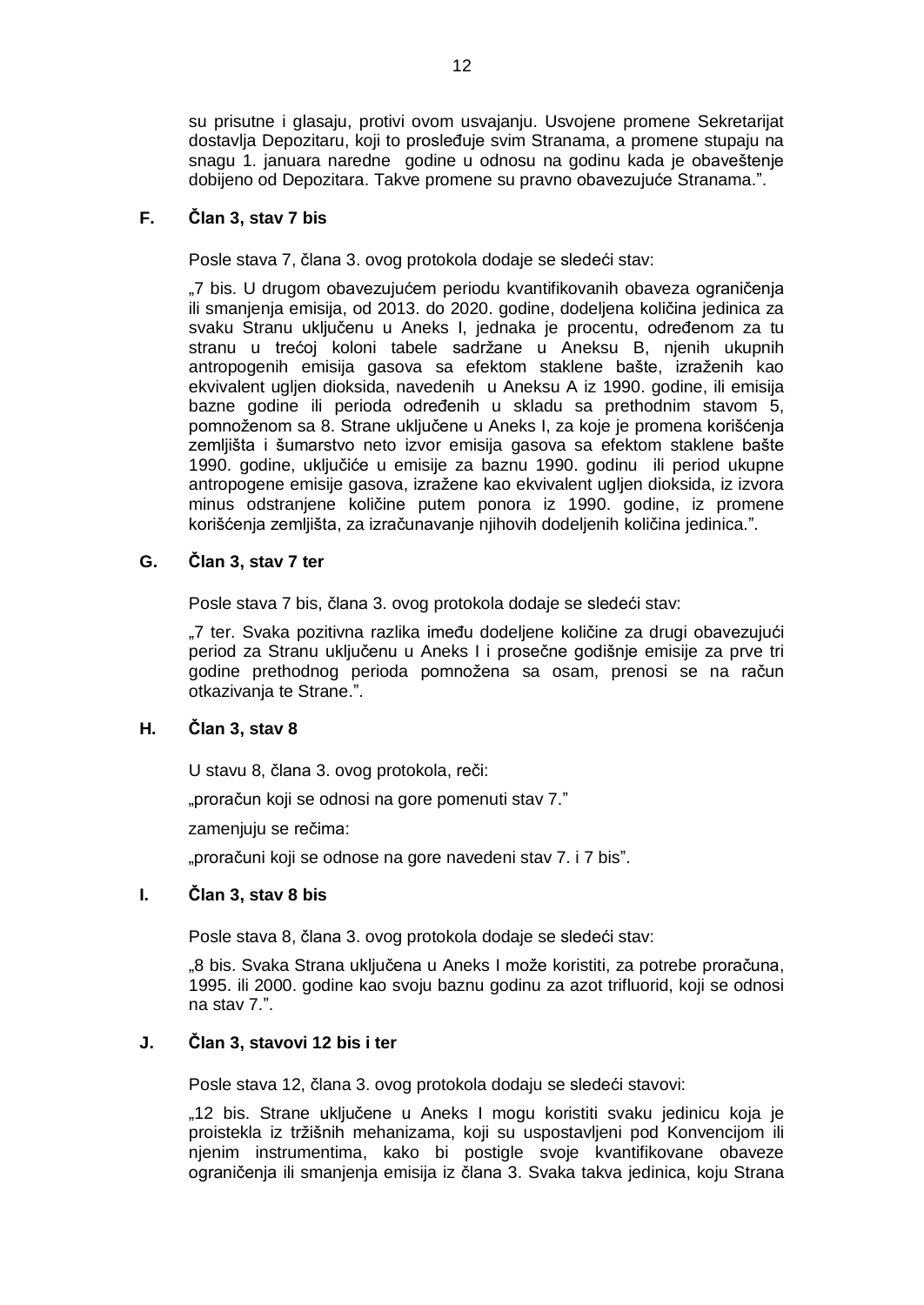dobija od druge Strane Konvencije, dodaje se dodeljenoj količini jedinica za Stranu primaoca i oduzima od količine jedinica koje su u vlasništvu Strane davaoca.

12 ter. Konferencija Strana koja služi kao sastanak Strana Protokola, obezbeđuje da se, tamo gde se jedinice iz odobrenih aktivnosti tržišnih mehanizama kao što je definisano u stavu 12 bis koriste od Strane uključene u Aneks I za postizanje kvantifikovanih obaveza ograničenja ili smanjenja emisija iz člana 3, deo jedinica koristi za pokrivanje administrativnih troškova, kao i za pomoć Stranama koje su zemlje u razvoju i koje su posebno pogođene negativnim uticajima promene klime kako bi pokrile troškove adaptacije, ako su ove jedinice stečene u skladu sa članom 17.".

### **K. Član 4, stav 2**

Na kraju prve rečenice stava 2, člana 4. Protokola dodaju se reči:

"ili na dan deponovanja svih instrumenata o prihvatanju bilo kog amandmana na Aneks B, u skladu sa članom 3, stav 9.".

### **L. Član 4, stav 3**

U stavu 3, člana 4. ovog protokola, reči:

"stav 7"

zamenjuju se rečima:

"na koji se odnosi".

### **Član 2: Stupanje na snagu**

Ovaj amandman stupa na snagu u skladu sa čl. 20. i 21. Kjoto Protokola.